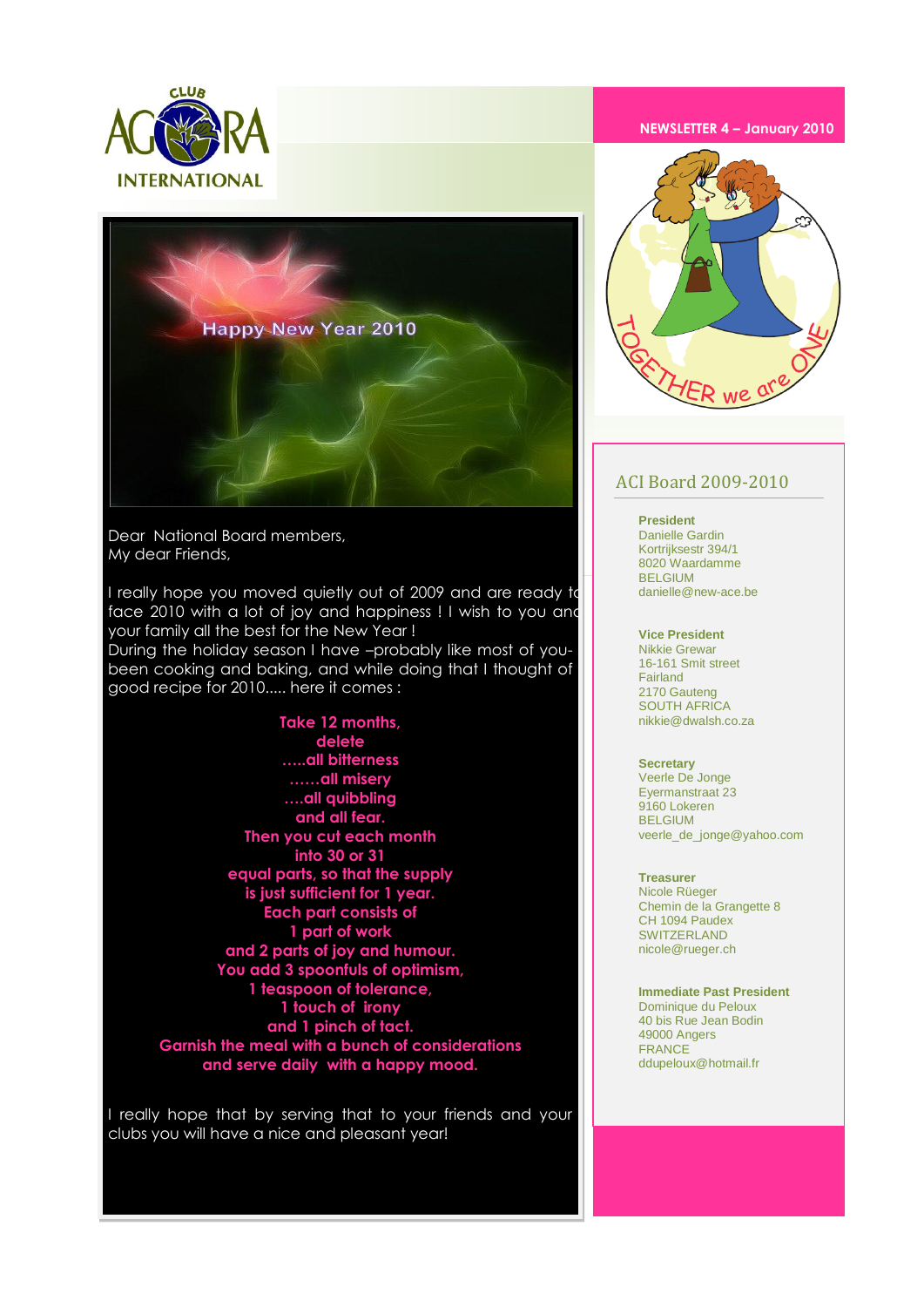# **AGORA CLUB IS GROWING.... NATIONAL CHARTERS**

This year some well established countries will celebrate several charters :

 **Belgium 3 new clubs France 2 new clubs**

But also **Agora Club Italy** has been struck by the "*Agora Virus*":

I am very proud to announce that Italy is really in the running this year with the charter of **two new clubs, Bologna and Merano** ! Two new clubs that saw the daylight thanks to good cooperation with 41 Club this in the spirit of 4Clubs-1Vision!

Our Italian Agora friends will also take the opportunity to install their first National Board.

And it will not stop there : during the International Ladies' Circle conference in Bangalore (India) I met Zappatinni Nicoletta, a Circler from Milano who is also eager to start an Agora Club. I met her 5 weeks ago in Brussels and I can assure you she is determined to go for it. Moreover, Teresa Maccarone from Cesena told me it seems that in Livorno things are moving as well !

Congratulations to the Italian Agora members! You are doing a GREAT job !



# **Agenda National Charters**

17<sup>th</sup> of October 2009 AC 39 Hyères – France 6th of March 2010 AC 40 Toulouse - France 13<sup>th</sup> of March 2010 <br>AC 3 Bologna – Italy 20<sup>th</sup> of March 2010 AC 4 Merano – Italy 17<sup>th</sup> of April 2010 AC 10 Tongeren - Belgium 29<sup>th</sup> of May 2010 AC 11 Genk – Belgium 25<sup>th</sup> of Sept 2010 AC 12 Wetteren - Belgium

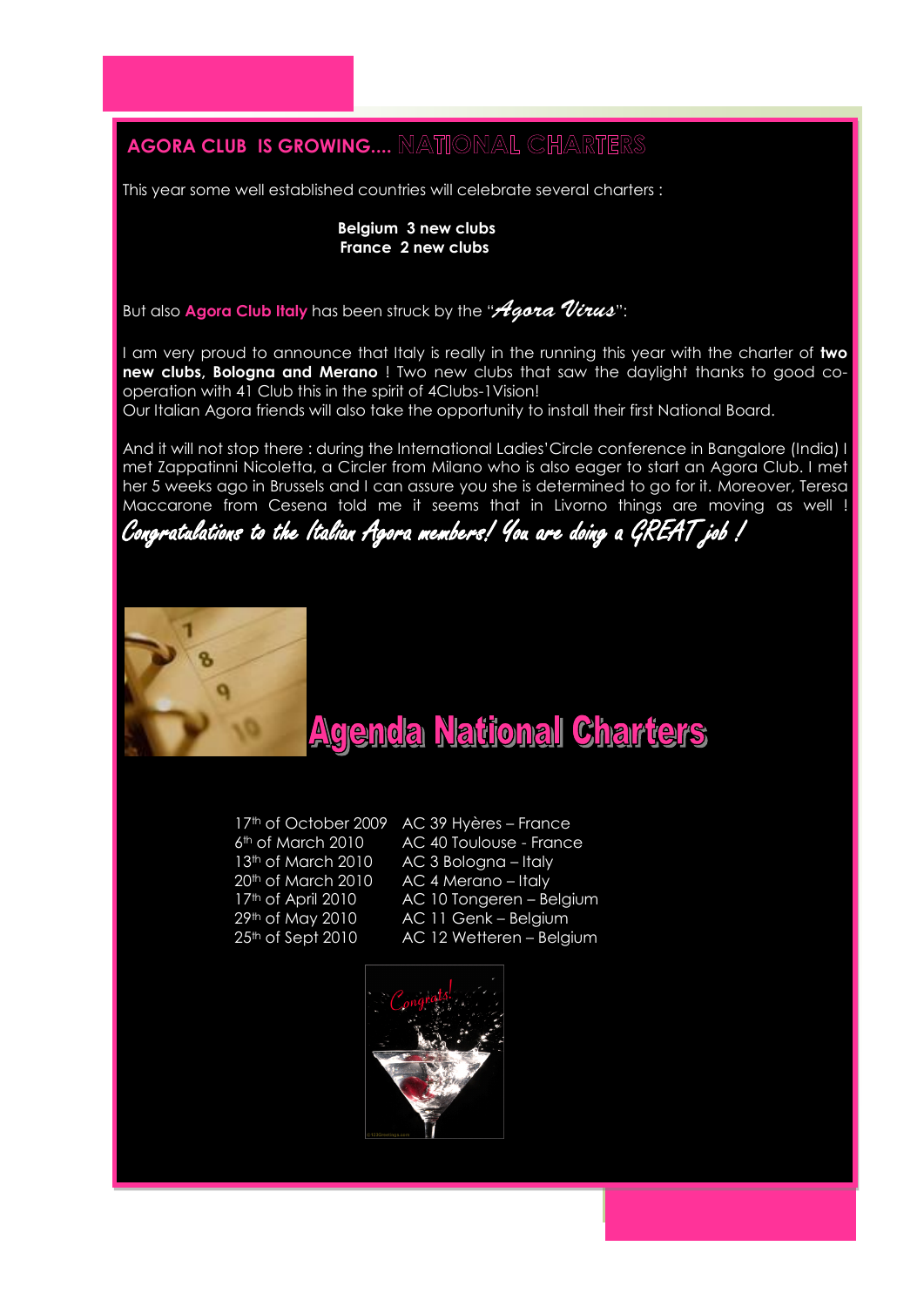### **AND ALSO INTERNATIONALY OUR AGORA CLUB IS GROWING....**

### INTERNATIONAL CHARTERS

#### **AC 1 Lusaka – Zambia : CHARTER 22nd of May 2010.**

 a charter which will have a special touch, The official invitations will be sent out be the beginning of March. A magic charter in a magic country ....!



#### **AC 1 Merkaz and AC 2 Krayot – Israel : CHARTER 19th of June 2010**

The International Board payed a first visit to the past Circlers of Israel two years ago during the Mid Term meeting of Ladies' Circle International. Their start was a bit difficult as LC. Israel thought that the age-limit of LC. would change until 50 year. Luckily the Councillors of LC do realise that the strength of their association is lying in this age-limit.

The Club of Merkaz 1 under the presidency of Tamar Korman started in silence in 2008 and is now ready to face the daylight.

The club of AC 2 Krayot under the presidency of Dorit Peer started since last summer. Both clubs will charter together on the 19th of June 2010.

June 2010 will be hectic, but because of the schools and holidays in Israel this was the best date for everyone.



2 combined great Charters in Israel : a date to highlight in your agenda's !

A warm Welcome to our 2 new Agora Countries !